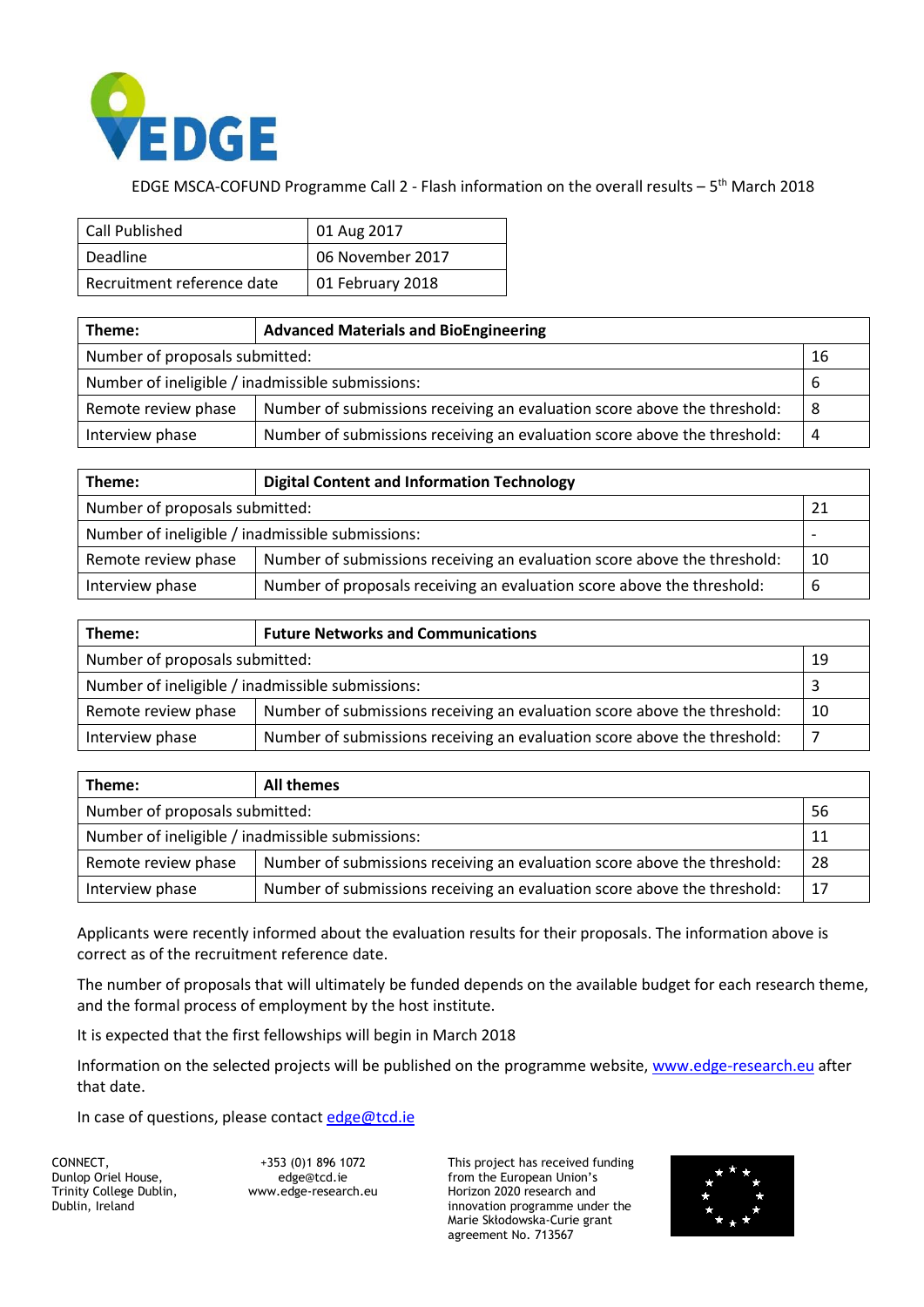

## EDGE MSCA-COFUND Programme Call 2 - Flash information on the overall results

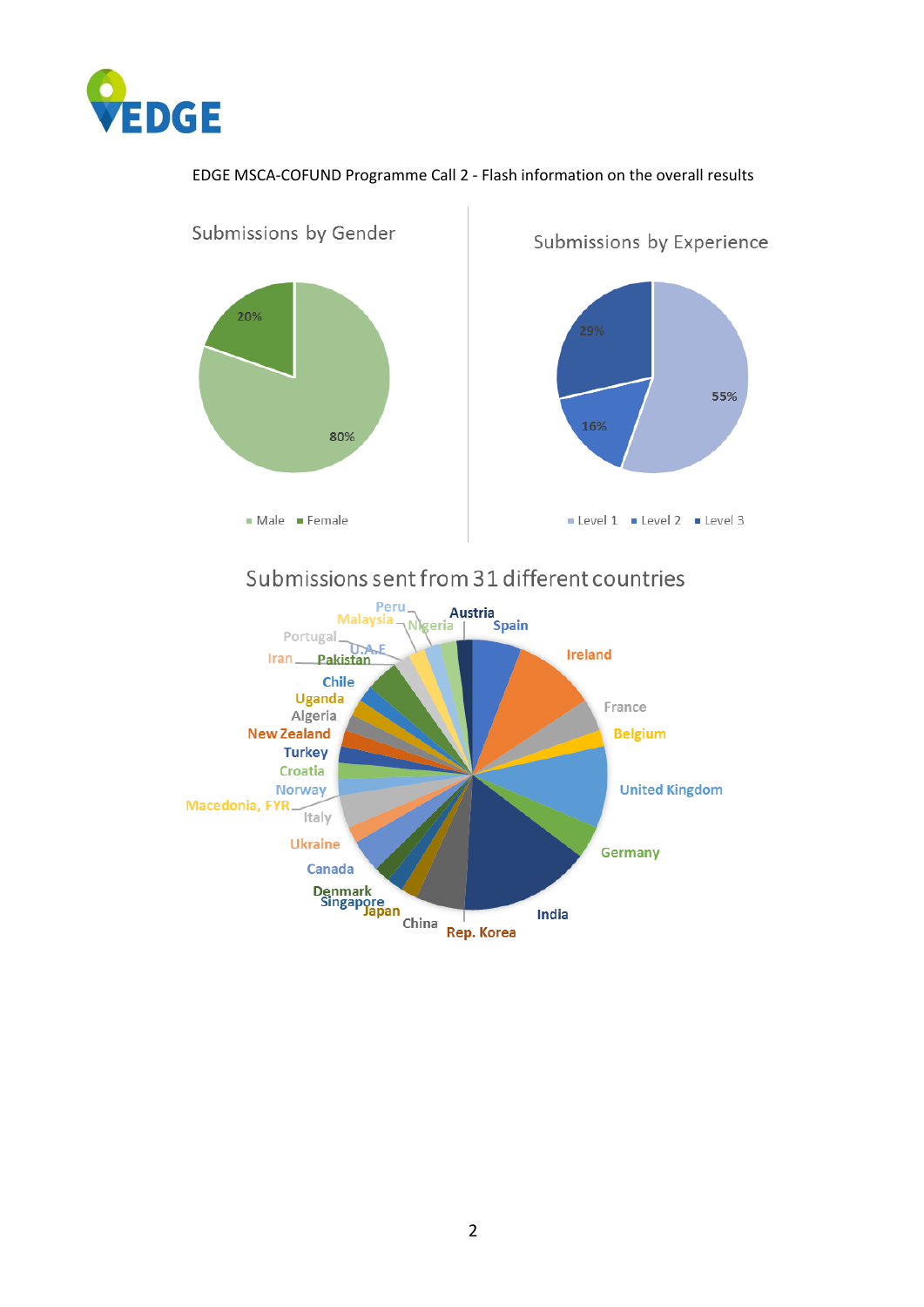

| <b>Ranking by</b><br>Theme: | <b>Advanced Materials and BioEngineering</b>       |      |                                                        |      |                                  |  |
|-----------------------------|----------------------------------------------------|------|--------------------------------------------------------|------|----------------------------------|--|
|                             | Submissions above the<br>threshold after interview |      | Submissions above the<br>threshold after remote review |      | Submissions below the thresholds |  |
| Rank                        | Submission ID                                      | Rank | Submission ID                                          | Rank | Submission ID                    |  |
|                             | 23                                                 | 4    | 13                                                     | 8    | 12                               |  |
| 2                           | 46                                                 | 5    | 73                                                     | 9    | 37                               |  |
| 3                           | 11                                                 | 6    | 74                                                     |      |                                  |  |
| 4                           | 65                                                 |      | 75                                                     |      |                                  |  |
|                             |                                                    |      |                                                        |      |                                  |  |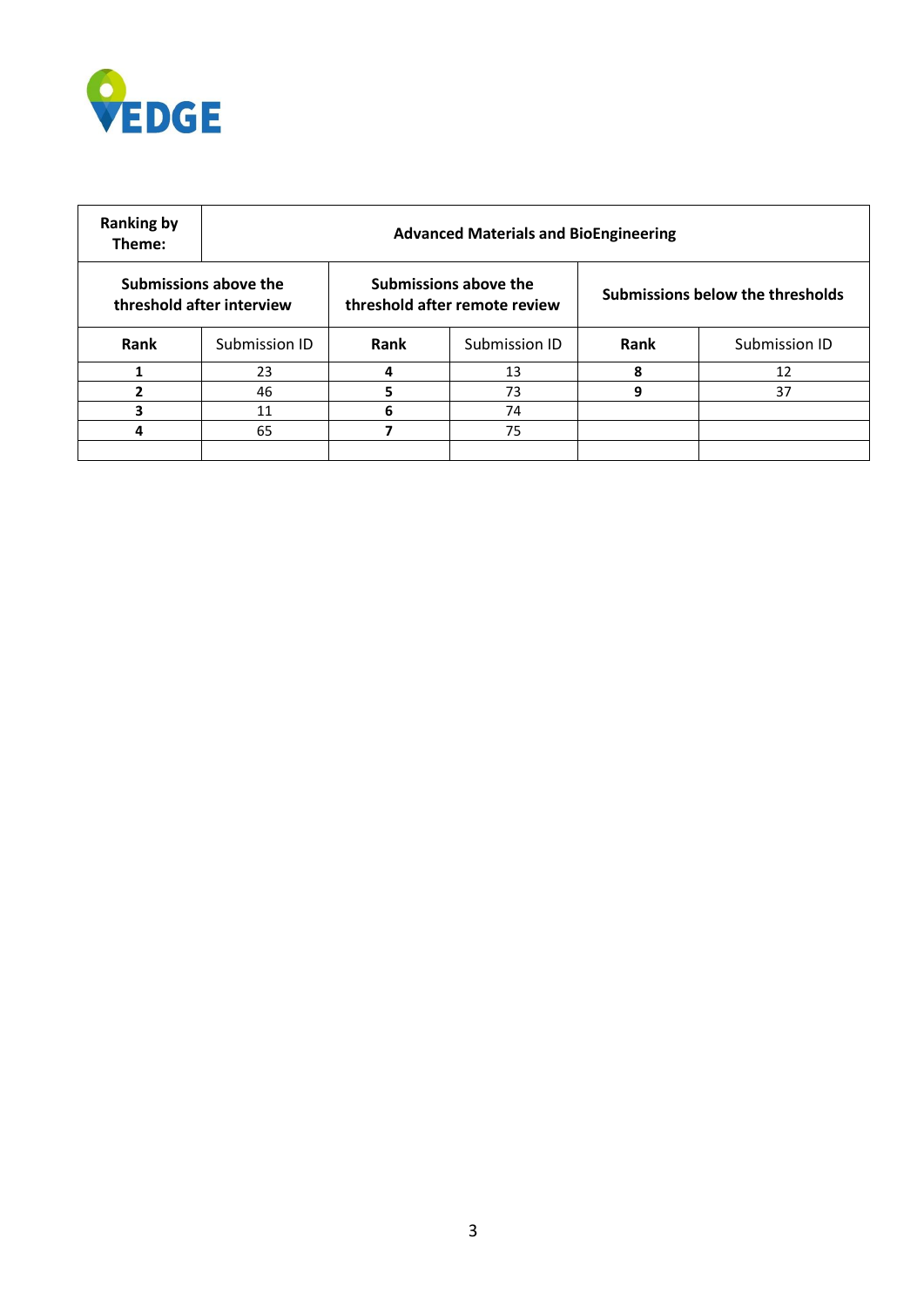

| <b>Ranking by</b><br>Theme:                        | <b>Digital Content and Information Technology</b> |                                                        |               |                                  |               |
|----------------------------------------------------|---------------------------------------------------|--------------------------------------------------------|---------------|----------------------------------|---------------|
| Submissions above the threshold<br>after interview |                                                   | Submissions above the threshold<br>after remote review |               | Submissions below the thresholds |               |
| Rank                                               | Submission ID                                     | Rank                                                   | Submission ID | Rank                             | Submission ID |
| 1                                                  | 44                                                | 7                                                      | 14            | 11                               | 76            |
| 2                                                  | 62                                                | 8                                                      | 33            | 12                               | 34            |
| 3                                                  | 61                                                | 9                                                      | 19            | 13                               | 52            |
| 4                                                  | 47                                                | 10                                                     | 15            | 14                               | 29            |
| 5                                                  | 64                                                |                                                        |               | 15                               | 32            |
| 6                                                  | 21                                                |                                                        |               | 16                               | 60            |
|                                                    |                                                   |                                                        |               | 17                               | 56            |
|                                                    |                                                   |                                                        |               | 18                               | 35            |
|                                                    |                                                   |                                                        |               | 19                               | 28            |
|                                                    |                                                   |                                                        |               | 20                               | 71            |
|                                                    |                                                   |                                                        |               | 21                               | 22            |